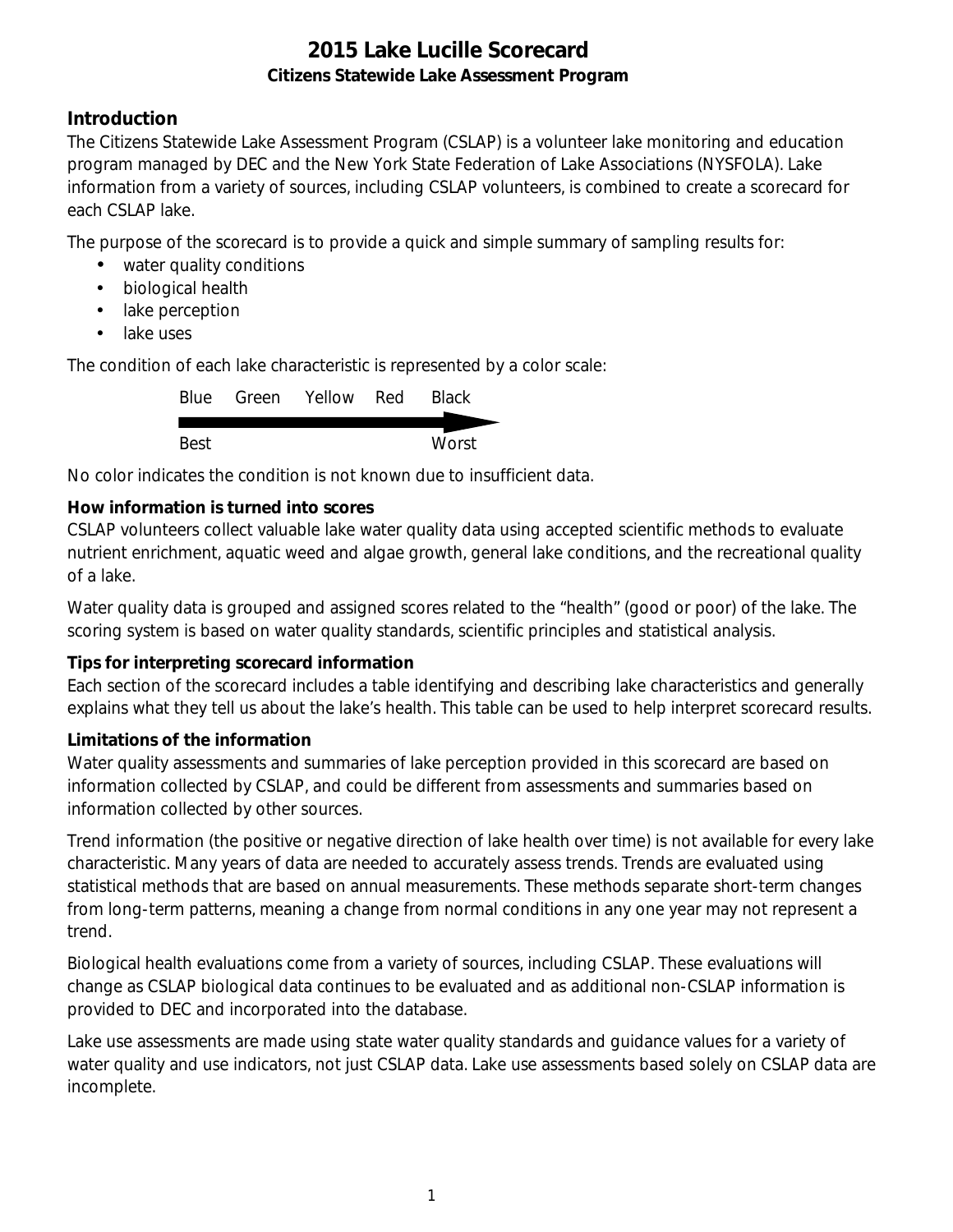## **Water Quality Assessment**

Water quality assessments are based on data collected from the deepest part of the lake every other week, for 15 weeks, from late spring through early fall. The data is used to evaluate a number of lake conditions, including algae growth (productivity or trophic status), pH and deepwater dissolved oxygen levels. There is not enough data to identify a trend in the deepwater oxygen levels for any CSLAP lake.



*\**All years of CSLAP data collection for the lake except those for which data was not available.

#### **The following data is collected and analyzed to determine the water quality score.**

| Water quality<br>characteristic         | <b>Score</b>                                                        | Description of characteristic                                                                                                                                         | What it means                                                                                                                                                                              |
|-----------------------------------------|---------------------------------------------------------------------|-----------------------------------------------------------------------------------------------------------------------------------------------------------------------|--------------------------------------------------------------------------------------------------------------------------------------------------------------------------------------------|
|                                         | Total<br>Phosphorus (TP)                                            | TP is measured because it is an<br>important nutrient that often controls<br>the growth of algae and rooted plants.                                                   | Too much phosphorus can harm aquatic life,<br>water supplies, and recreational uses by causing<br>excessive algae growth.                                                                  |
| <b>Trophic Status</b>                   | Chlorophyll a                                                       | Chlorophyll a is measured to estimate<br>the amount of algae in a lake.                                                                                               | The amount of chlorophyll a is usually closely<br>related to the amount of phosphorus and can<br>affect water clarity.                                                                     |
|                                         | Secchi Disk                                                         | This is a device to measure how far<br>down into the water you can see.                                                                                               | Water clarity is a strong indicator of the public's<br>opinion of lake conditions.                                                                                                         |
| pH Balance                              | рH                                                                  | Water pH is measured to determine its<br>acidity or alkalinity.                                                                                                       | Values between 6 and 9 support most types of<br>plant and animal life.                                                                                                                     |
|                                         | Conductivity                                                        | Conductivity is measured to estimate<br>the amount of dissolved and<br>suspended solids in water, including<br>salts and organic material.                            | High conductivity values may be related to<br>geology or land use practices and can indicate<br>susceptibility to changes in pH.                                                           |
| Deepwater<br><b>Dissolved</b><br>Oxygen | Phosphorus,<br>ammonia, nitrite,<br>iron, manganese,<br>and arsenic | Dissolved oxygen (DO) is not<br>measured directly, but can be inferred<br>from the levels of certain chemicals in<br>water samples collected near the lake<br>bottom. | Dissolved oxygen is critical for the ecological<br>balance of lakes. Low DO in bottom waters can<br>affect the survival of fish and lake organisms and<br>cause chemical changes in lakes. |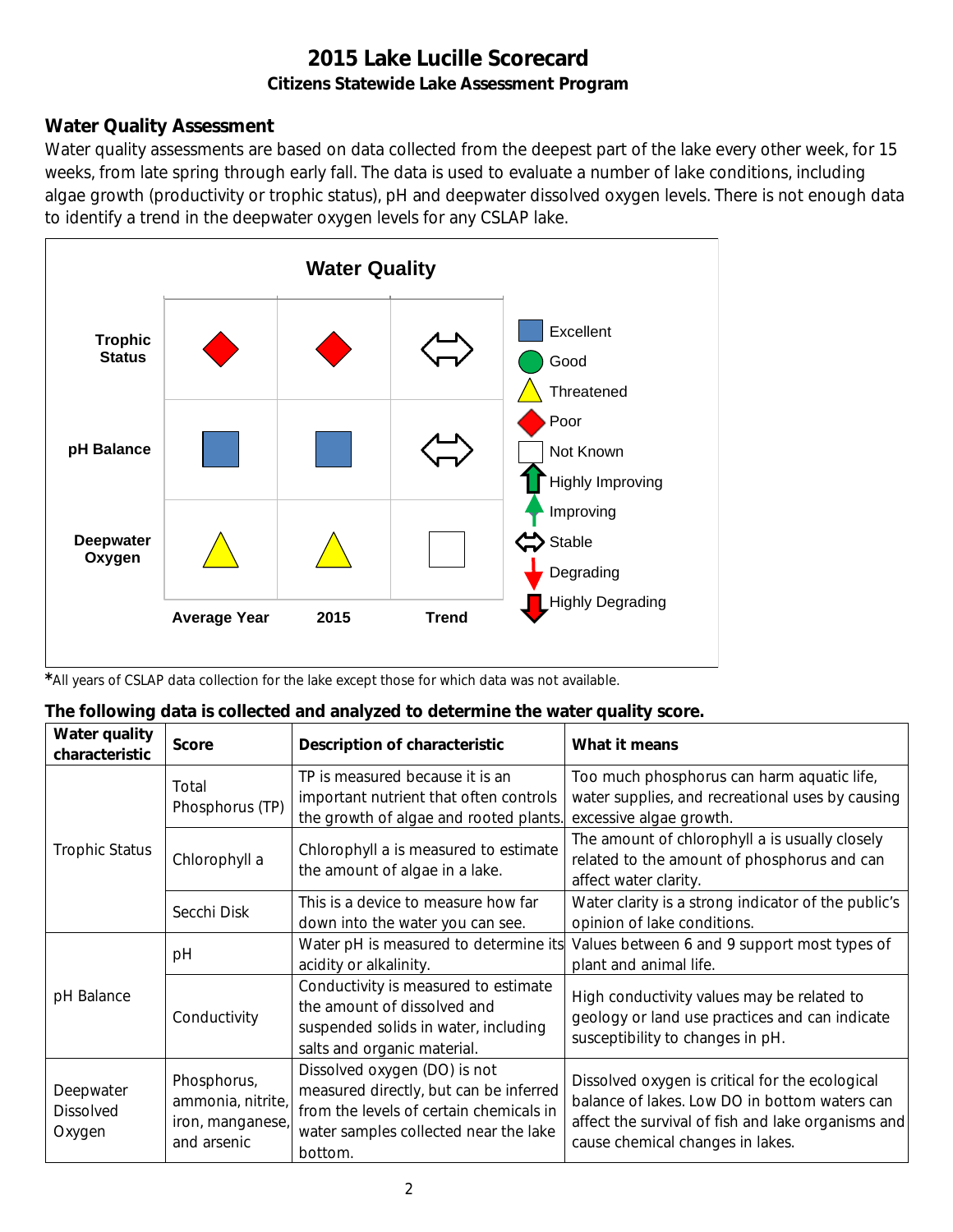#### **The water quality scores for each water quality characteristic are determined by the following:**

| Water quality<br>characteristic         | <b>Score</b> | Criteria Score Elements                                                                                        | How Criteria Are Used to Determine Score                                                             |
|-----------------------------------------|--------------|----------------------------------------------------------------------------------------------------------------|------------------------------------------------------------------------------------------------------|
| <b>Trophic Status</b>                   | Excellent    | Average value for each trophic<br>indicator (water clarity, chlorophyll<br>a, total phosphorus) assigned score | Trophic score = $8$ or $9$ (two of three trophic indicators<br>= oligotrophic, other is mesotrophic) |
|                                         | Good         |                                                                                                                | Trophic score = $6$ or 7 (at least two trophic indicators<br>$=$ mesotrophic or "higher")            |
|                                         | Threatened   | of 3 if oligotrophic <sup>+</sup> , 2 if<br>mesotrophic <sup>+</sup> , 1 if eutrophic <sup>+</sup>             | Trophic score = $4$ or $5$ (at least one trophic indicator<br>= mesotrophic or "higher")             |
|                                         | Poor         |                                                                                                                | Trophic score = $3$ (all trophic indicators = "eutrophic")                                           |
| pH Balance                              | Excellent    | Average pH is evaluated against                                                                                | pH between 7.5 and 8.5                                                                               |
|                                         | Good         | state water quality standards                                                                                  | pH between 7 and 7.5                                                                                 |
|                                         | Threatened   | (should be above 6.5 and below 8.5)<br>and average conductivity evaluated                                      | pH above 8.5, pH between 6.5 and 7, or conductivity<br>$< 50$ ug/l                                   |
|                                         | Poor         | to determine if low buffering<br>capacity against future pH change                                             | pH < 6.5                                                                                             |
| Deepwater<br><b>Dissolved</b><br>Oxygen | Excellent    | Deepwater ammonia and                                                                                          | Actual DO data indicating fully oxygenated conditions<br>in stratified lakes to lake bottom          |
|                                         | Good         | phosphorus levels are compared to<br>surface readings, and assigned a                                          | All shallow lakes assumed to be good absent data;<br>deepwater scores $= 1$                          |
|                                         | Threatened   | score of 3 if bottom readings are<br>>10x surface readings and a score                                         | Deepwater NH3 score + Deepwater TP score > 3 or<br>actual DO data indicating hypoxic conditions      |
|                                         | Poor         | of 2 if bottom readings are > 5x<br>surface readings                                                           | Deepwater NH3 score $=$ 3 or actual DO data<br>indicating anoxic conditions                          |
|                                         | Not known    |                                                                                                                | No deepwater $O_2$ or indicator data in stratified lake                                              |

**+** trophic designations- oligotrophic = water clarity > 5 m, chlorophyll a < 2 ug/l, total phosphorus < 10 ug/l mesotrophic = water clarity 2-5 m, chlorophyll a 2-8 ug/l, total phosphorus = 10-20 ug/l

eutrophic = water clarity < 2 m, chlorophyll a > 8 ug/l, total phosphorus > 20 ug/l

### **The water quality trends for each water quality characteristic and measure of lake perception are determined by the following:**

| Highly Improving:        | linear regression correlation coefficient ( $R^2$ ) > 0.5 and p value < 0.01, with trend toward<br>higher "score"                           |
|--------------------------|---------------------------------------------------------------------------------------------------------------------------------------------|
| Improving:               | $R^2 > 0.33$ and p value < 0.05, or $R^2 > 0.5$ and p value < 0.05, or $R^2 > 0.33$ and p value < 0.01,<br>with trend toward higher "score" |
| Stable:                  | neither linear regression nor p value in statistically significant ranges as defined above                                                  |
| Degrading:               | $R^2 > 0.33$ and p value < 0.05, or $R^2 > 0.5$ and p value < 0.05, or $R^2 > 0.33$ and p value < 0.01,<br>with trend toward lower "score"  |
| <b>Highly Degrading:</b> | $R^2 > 0.5$ and p value < 0.01, with trend toward lower "score"                                                                             |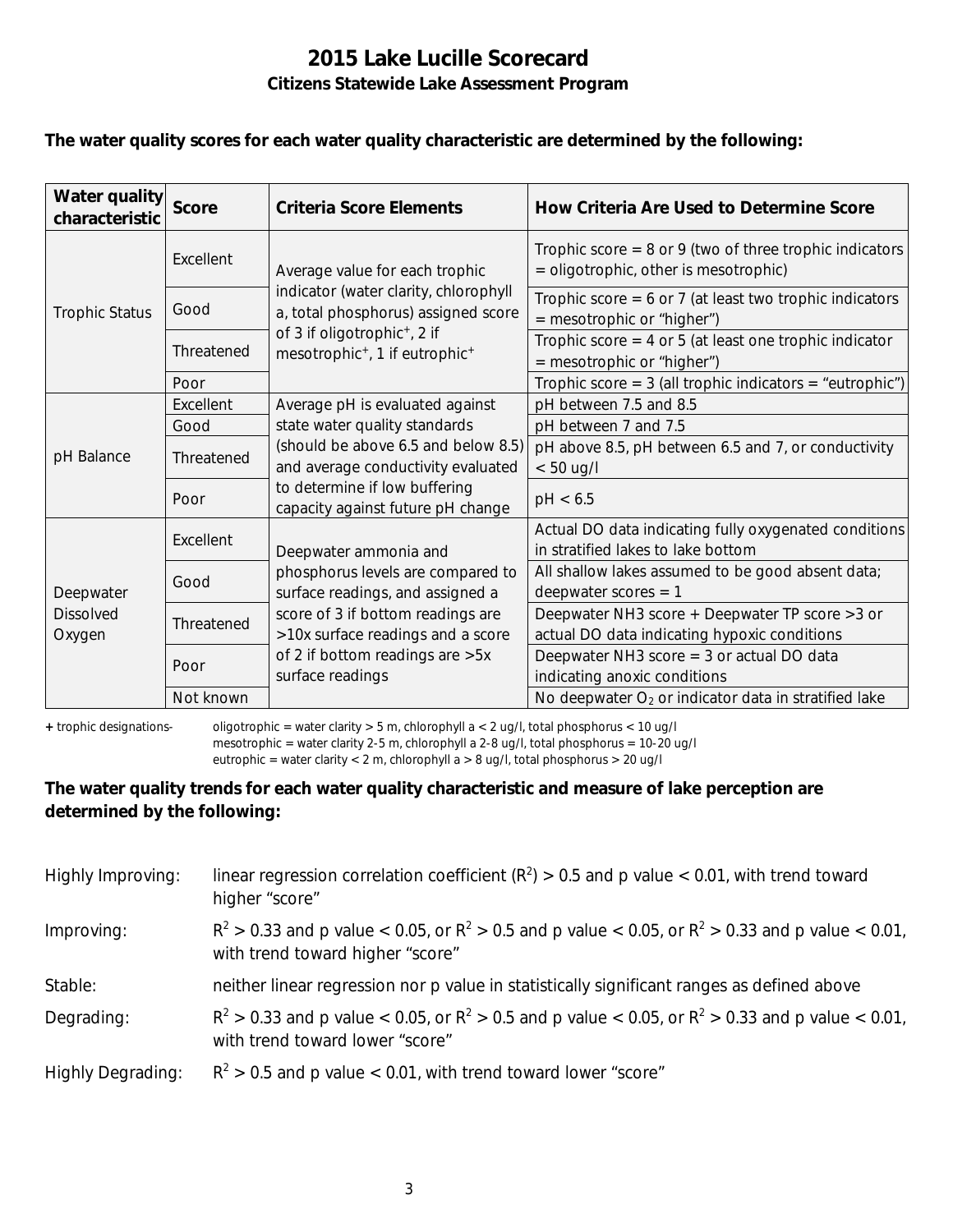# **Biological Health**

Biological health of lakes can be evaluated in a number of ways. For CSLAP lakes, biological health evaluations are based on the presence of invasive plants, the type and number of blue-green harmful algal blooms, the presence of invasive animals (zebra mussels, spiny waterflea, etc.), the types of fish, aquatic plant diversity, and the number of pollution sensitive aquatic insects.

Biotic indices have been developed to evaluate a few biological health characteristics. Biotic indices are used to compare the biological community of the lake being sampled to the biological community of a known highquality lake. (Data to support biological health assessments is not available for all CSLAP lakes.)



*\** All years of CSLAP data collection for the lake except those for which data was not available.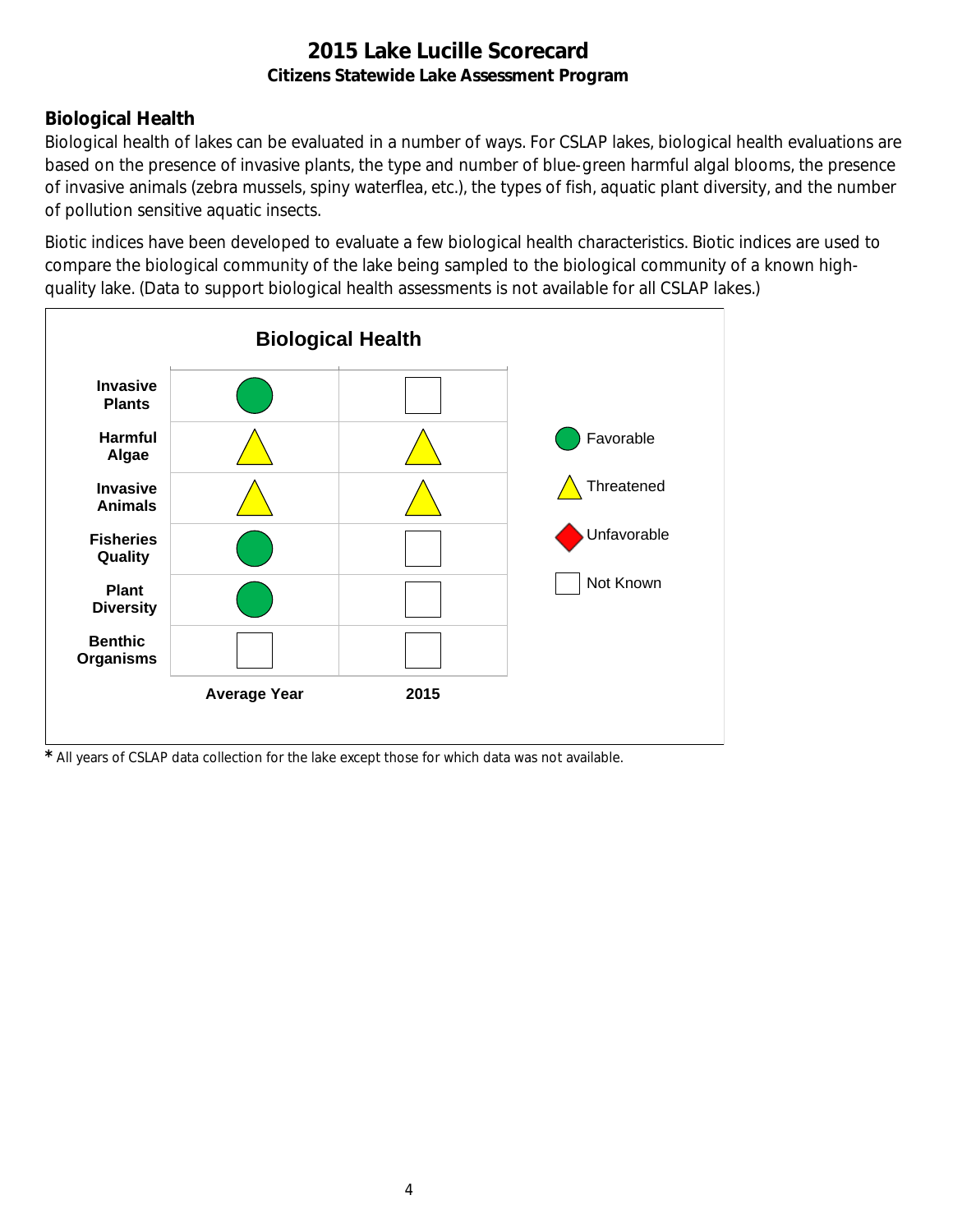| <b>Biological Health</b><br>Characteristic | Description of characteristic                                                                                                                                                                   | What it means                                                                                                                                                                                                                                                                                                                                                                          |
|--------------------------------------------|-------------------------------------------------------------------------------------------------------------------------------------------------------------------------------------------------|----------------------------------------------------------------------------------------------------------------------------------------------------------------------------------------------------------------------------------------------------------------------------------------------------------------------------------------------------------------------------------------|
| <b>Invasive Plants</b>                     | CSLAP volunteers survey lakes for nuisance,<br>non-native plants (water chestnut, Eurasian<br>water milfoil, etc.).                                                                             | Abundant invasive plants can crowd out native and<br>protected plants, create quality problems, and interfere<br>with recreation. "Unfavorable" means at least one<br>invasive plant species has been found. "Threatened"<br>lakes are geographically close to an "infected" lake, or<br>have water quality conditions that put them at higher<br>risk for species invasion.           |
| Harmful Algae                              | DEC and other biologists screen water<br>samples for blue-green algae cell pigments<br>and also test them for algal toxins.                                                                     | Harmful algae can reduce oxygen levels and may cause<br>harm to people recreating on the lake. "Unfavorable"<br>means algal toxin readings are unsafe for water<br>recreation; "threatened" means readings are<br>approaching unsafe for water recreation.                                                                                                                             |
| <b>Invasive Animals</b>                    | DEC and other biologists survey lakes for<br>nuisance, non-native animals (zebra mussels,<br>spiny water flea, etc.).                                                                           | Abundant invasive animals can harm native plant and<br>animal species, influence the likelihood of algal blooms,<br>and interfere with recreation. "Unfavorable" means at<br>least one invasive animal has been found. "Threatened"<br>lakes are geographically close to an "infected" lake, or<br>have water quality conditions that put them at higher<br>risk for species invasion. |
| <b>Fisheries Quality</b>                   | DEC and other fisheries biologists measure<br>the length and weight of various species in a<br>lake's fish community and conduct other<br>measures of the health of the fisheries<br>community. | Better fisheries quality indicates the lake has sufficient<br>food resources and habitat to support its fish<br>community. Several "biotic indices" are used to evaluate<br>fish community quality.                                                                                                                                                                                    |
| <b>Plant Diversity</b>                     | CSLAP volunteers, academic researchers and<br>consultants survey lakes for the number and<br>types of aquatic plants.                                                                           | Higher plant diversity indicates a more natural<br>environment and helps prevent invasive species from<br>taking over a lake. "Floristic quality indices" are used to<br>evaluate plant communities.                                                                                                                                                                                   |
| Benthic<br>Organisms                       | DEC and other biologists count and identify<br>the types of bottom living (benthic) aquatic<br>insects in a lake.                                                                               | More pollution sensitive (intolerant) aquatic insects in a<br>lake usually indicate good water quality and suitable<br>habitat. "Biotic indices" are used to evaluate benthic<br>communities.                                                                                                                                                                                          |

## **The following information is used to determine biological health scores.**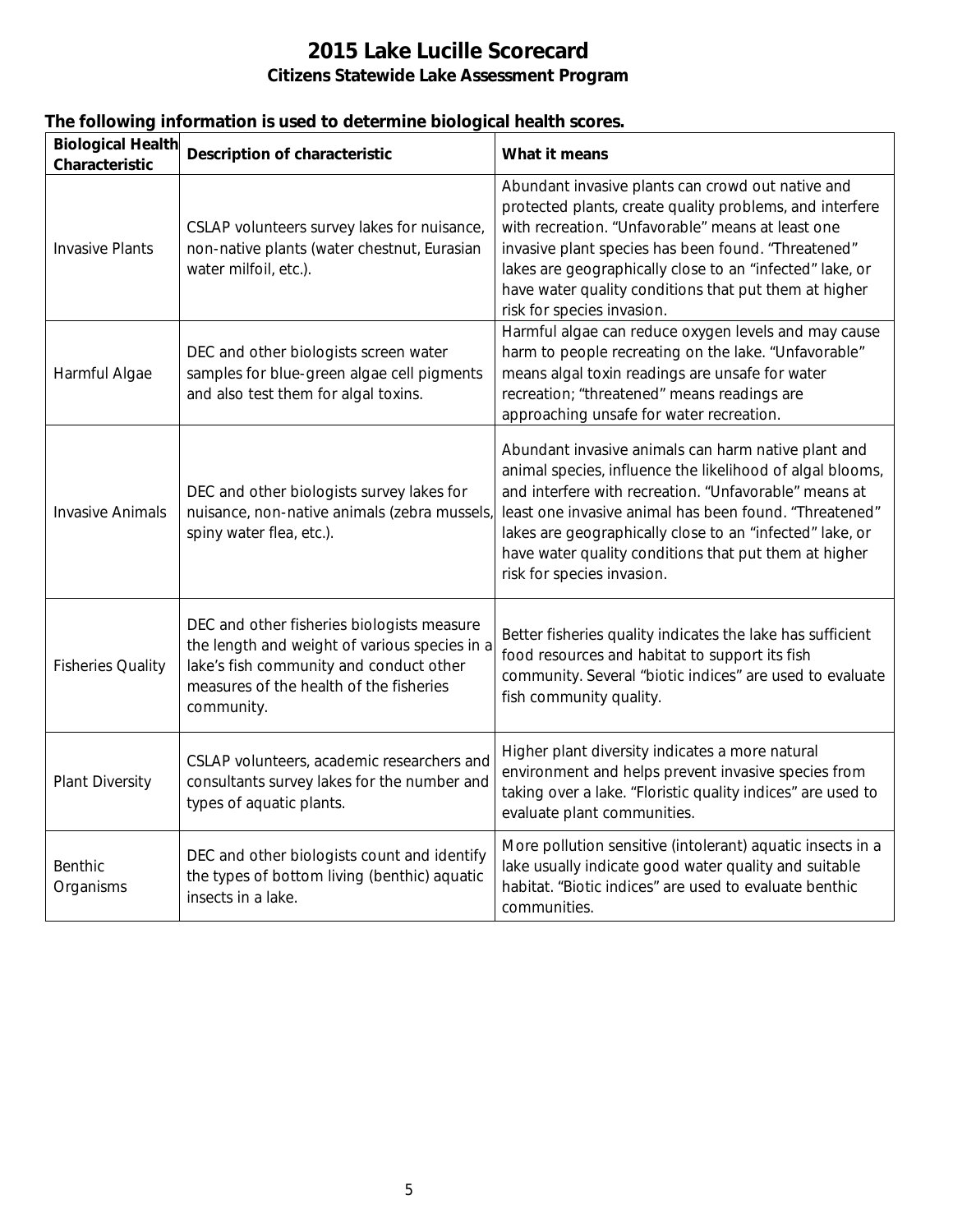#### **The biological health scores for each biological health characteristic are determined by the following:**

| <b>Water quality</b><br>characteristic | <b>Score</b>              | <b>Criteria Score Elements</b>                                                          | How Criteria Are Used to Determine<br><b>Score</b>                                                      |
|----------------------------------------|---------------------------|-----------------------------------------------------------------------------------------|---------------------------------------------------------------------------------------------------------|
|                                        | Favorable                 |                                                                                         | No evidence of invasive/exotic aquatic plants                                                           |
|                                        | Threatened                | Aquatic plant surveys are conducted by<br>CSLAP volunteers or by other                  | Invasive plants found in nearby (<10 miles away)                                                        |
| <b>Invasive Plants</b>                 |                           | organizations; invasive plants identified                                               | lakes or public launch is found on lake                                                                 |
|                                        | Unfavorable               | by plant expert                                                                         | Invasive/exotic aquatic plants found in lake                                                            |
|                                        | Not Known                 |                                                                                         | No aquatic plant surveys in lake (this year)                                                            |
|                                        | Favorable                 |                                                                                         | All data show algae, phycocyanin and toxin<br>levels below DEC bloom criteria <sup>+</sup>              |
|                                        |                           | Harmful algae bloom (HAB) sampling                                                      | Fluoroprobe or toxin levels exceed DEC                                                                  |
|                                        | Threatened                | conducted in open water and along                                                       | threatened# criteria; phycocyanin levels exceed                                                         |
| Harmful Algae                          |                           | shoreline; total algae, algae species,<br>phycocyanin (blue green pigment) and          | DEC bloom criteria, or visual evidence of blooms                                                        |
|                                        | Unfavorable               | algal toxins analyzed in samples                                                        | Fluoroprobe or toxin levels exceed DEC bloom                                                            |
|                                        |                           |                                                                                         | criteria in open water or shoreline                                                                     |
|                                        | Not Known                 |                                                                                         | No HAB data available for lake                                                                          |
|                                        | Favorable                 |                                                                                         | No reports of invasive/exotic aquatic animals                                                           |
|                                        |                           | Invasive animal (primarily zebra or                                                     | and no clear threats exist                                                                              |
|                                        | Threatened                | quagga mussel) surveys are conducted                                                    | Invasive animals found in nearby (<25 miles                                                             |
| Invasive                               |                           | on limited basis in CSLAP lakes; other                                                  | away) waterbodies AND public launch is found                                                            |
| Animals                                |                           | AIS animals reported through                                                            | on lake, or calcium levels > 20 mg/l                                                                    |
|                                        | Unfavorable               | iMapInvasives                                                                           | Invasive/exotic aquatic animals found in lake                                                           |
|                                        | Not Known                 |                                                                                         | No information to evaluate presence of exotic                                                           |
|                                        |                           |                                                                                         | animals                                                                                                 |
|                                        | Favorable                 | New York does not (yet) have a fish                                                     | Fish IBI $> 60$ (= "good" and "excellent")                                                              |
| <b>Fisheries</b><br>Quality            | Threatened                | index for biotic integrity (IBI); for lakes<br>with fishery survey data, Minnesota Fish | Fish IBI between 40 and 60 (= "fair")                                                                   |
|                                        | Unfavorable               | IBI is used to evaluate fisheries quality                                               | Fish IBI < 40 (= "poor")                                                                                |
|                                        | Not Known                 |                                                                                         | No fisheries data                                                                                       |
|                                        | Favorable                 | New York has not yet developed a<br>floristic quality index (FQI); for lakes with       | $mFQI > 5$ (= "good" quality), based on # genera                                                        |
|                                        | Threatened<br>Unfavorable | detailed plant survey data, a modified                                                  | $mFQI = 3-8 (= "fair" quality)$ , based on # genera<br>$mFQI < 3$ (= "poor" quality), based on # genera |
| <b>Plant Diversity</b>                 |                           | version of the Wisconsin FQI and Florida                                                |                                                                                                         |
|                                        | Not Known                 | aquatic plant designations are used for                                                 | Insufficient plant survey data to evaluate                                                              |
|                                        |                           | evaluating aquatic floristic quality                                                    |                                                                                                         |
|                                        | Favorable                 | New York has not yet developed a                                                        | IBI > 10-15 (based on $#$ genera)                                                                       |
|                                        | Threatened                | macroinvertebrate IBI; for lakes with                                                   | IBI between 8 and 15 (based on # genera)                                                                |
| <b>Benthic</b>                         | Unfavorable               | detailed macroinvertebrate survey data,                                                 | B  < 8                                                                                                  |
| Organisms                              |                           | Vermont IBI is used to evaluate benthic                                                 | Insufficient macroinvertebrate data to evaluate                                                         |
|                                        | Not Known                 | organism quality                                                                        | benthic organisms quality                                                                               |

**+** DEC bloom criteria- fluoroprobe blue green algae chlorophyll a = 30 ug/l

phycocyanin = 200 units

algal toxins- microcystin-LR = 20 ug/l ("high toxins") along shoreline, = 10 ug/l in open water

**+** DEC threatened criteria- fluoroprobe blue green algae chlorophyll a = 10 ug/l

algal toxins- microcystin-LR = 4 ug/l along shoreline or in open water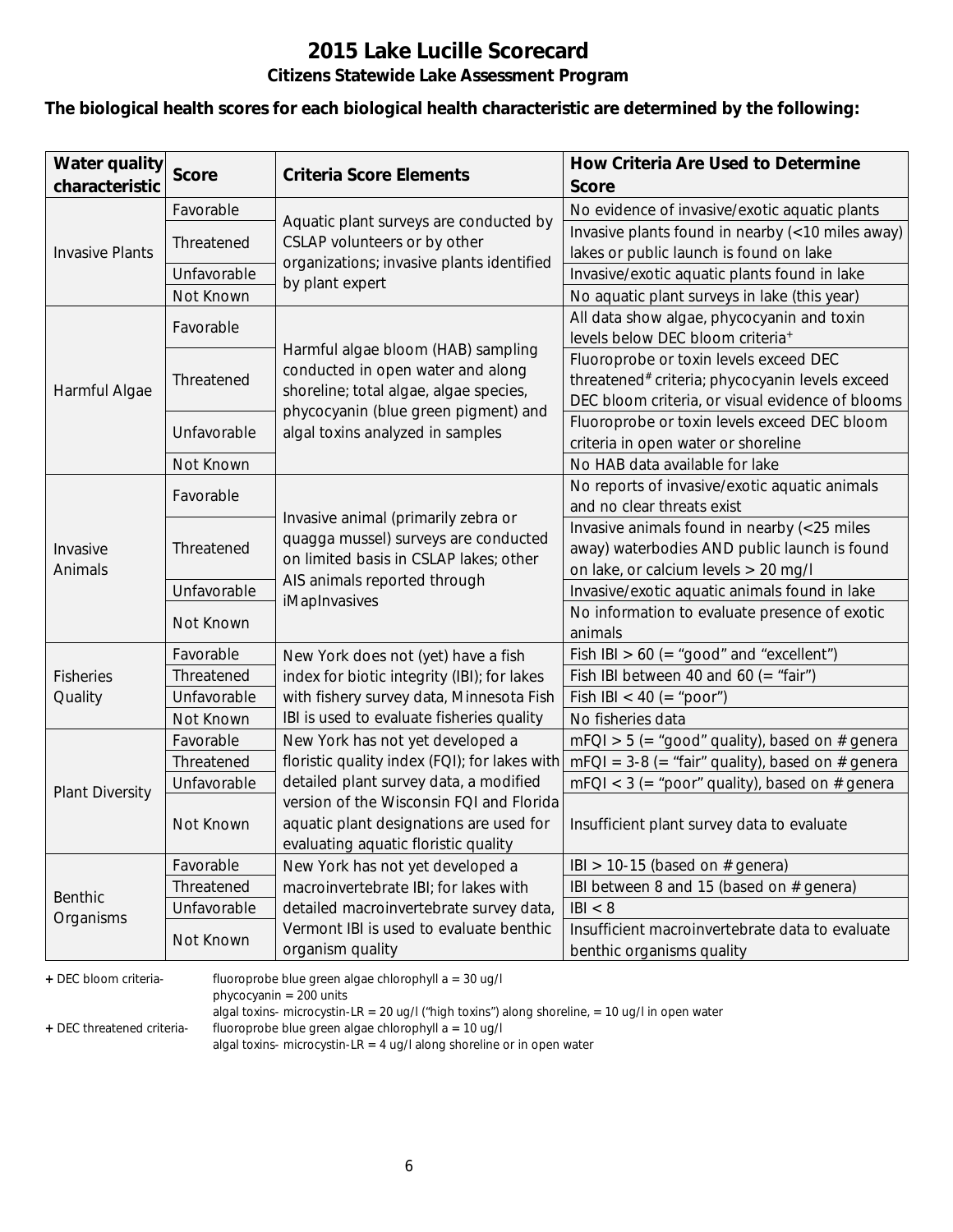## **Lake Perception**

Lake perception scores are based on the visual observations of CSLAP volunteers who answer questions on the Field Observation Form (http://www.dec.ny.gov/docs/water\_pdf/cslapsamobs.pdf) completed during sampling. The questions ask the volunteer to determine their perceptions of how clear the water looks, the abundance of aquatic plants, conditions affecting current recreational use, and the overall recreational quality of the lake.

Visual observations are very closely connected to measured water quality conditions. This information is helpful to lake managers in deciding on nutrient criteria, or the amount of nutrients that can flow into a lake without compromising its water quality. For New York State lakes, perception data collected by CSLAP volunteers is critical to the development of nutrient criteria (defining "how much is too much") and has been consistently collected by CSLAP volunteers since 1992.



*\** All years of CSLAP data collection for the lake except those for which data was not available.

| Lake Perception<br>Characteristic | <b>Description of characteristic</b>                                                                                                   | What it means                                                                                                                                                                                                                                                                                                |
|-----------------------------------|----------------------------------------------------------------------------------------------------------------------------------------|--------------------------------------------------------------------------------------------------------------------------------------------------------------------------------------------------------------------------------------------------------------------------------------------------------------|
| <b>Water Quality</b>              | Asks the user: How clear does the<br>water look today?                                                                                 | Clearer water usually indicates lower nutrient levels.                                                                                                                                                                                                                                                       |
| <b>Aquatic Plants</b>             | Asks the user: How abundant are<br>aquatic plants where people are<br>boating and swimming today?                                      | Lower abundances of aquatic plants usually provide proper<br>ecological balance and are less likely to contribute to recreational<br>use problems, although the absence of plants can also lead to<br>lake problems. Lakes with the most favorable assessments have<br>some plants, but not too many plants. |
| Recreation                        | Asks the user: What is your opinion of<br>the recreational quality of the lake?<br>What factors affect your perception of<br>the lake? | Users' perceptions are associated with water quality conditions<br>and aquatic plant coverage. Positive responses usually indicate<br>good water quality and little to no surface plant coverage.<br>Negative responses are usually associated with poor water quality<br>and/or invasive plants.            |

# **The following information is used to determine the lake perception scores.**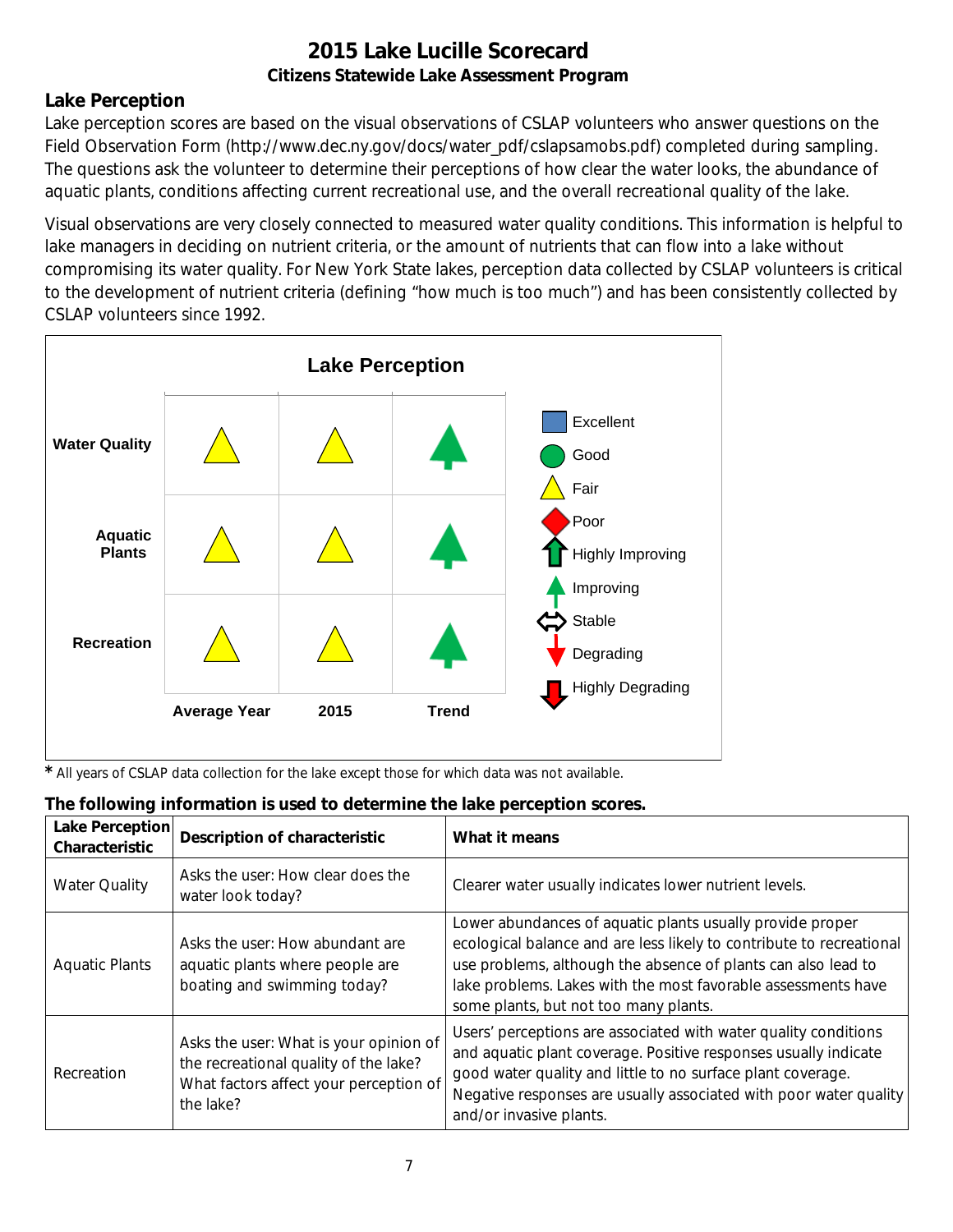**The lake perception scores for each lake perception characteristic are determined by the following:**

| Lake perception<br>characteristic | <b>Score</b> | <b>Criteria Score Elements</b>                                                                                       | How Criteria Are Used to Determine<br><b>Score</b>  |
|-----------------------------------|--------------|----------------------------------------------------------------------------------------------------------------------|-----------------------------------------------------|
|                                   | Excellent    | Water quality perception is evaluated on a<br>5 point scale during each CSLAP sampling                               | Average value $< 1.5$                               |
| <b>Water Quality</b>              | Good         | session, ranging from "crystal clear" $(=1)$ to                                                                      | Average value $>1.5$ and $< 2.5$                    |
|                                   | Fair         | "severely high algae levels" (=5); average                                                                           | Average value $>2.5$ and $< 3.5$                    |
|                                   | Poor         | values are computed                                                                                                  | Average value $>3.5$                                |
|                                   | Excellent    | Aquatic plant coverage is evaluated on a 5                                                                           | Average value $>2$ and $< 2.5$                      |
|                                   | Good         | point scale during each CSLAP sampling                                                                               | Average value $>1.5$ and $< 2$ OR $> 2.5$ and $< 3$ |
| <b>Aquatic Plants</b>             | Fair         | session, ranging from "not visible at lake                                                                           | Average value $>3$ and $<$ 3.5 OR $<$ 1.5           |
|                                   | Poor         | surface" $(=1)$ to "plants densely cover<br>surface except in deepest areas" $(=5)$ ;<br>average values are computed | Average value $> 3.5$                               |
|                                   | Excellent    | Recreational conditions are evaluated on a                                                                           | Average value $< 1.5$                               |
| Recreation                        | Good         | 5 point scale during each CSLAP sampling                                                                             | Average value $>1.5$ and $< 2.5$                    |
|                                   | Fair         | session, ranging from "beautifulcould not                                                                            | Average value $>2.5$ and $< 3.5$                    |
|                                   | Poor         | be nicer" $(=1)$ to "lake not usable" $(=5)$ ;<br>average values are computed                                        | Average value $>3.5$                                |

**+** lake assessments- **water quality** = 1 = crystal clear, 2 = not quite crystal clear, 3 = definite algae greenness, 4 = high algae levels, 5 = severely high algae levels

**aquatic plants** =  $1$  = no plants visible,  $2$  = plants below surface,  $3$  = plants at surface,  $4$  = plants dense at surface,  $5$  = surface plant coverage

**recreation** = 1 = could not be nicer, 2 = excellent, 3 = slightly impaired, 4 = substantially impaired, 5 = lake not usable

## **The water quality trends for each water quality characteristic and measure of lake perception are determined by the following:**

| Highly Improving:        | linear regression correlation coefficient ( $R^2$ ) > 0.5 and p value < 0.01, with trend toward<br>higher "score"                           |
|--------------------------|---------------------------------------------------------------------------------------------------------------------------------------------|
| Improving:               | $R^2 > 0.33$ and p value < 0.05, or $R^2 > 0.5$ and p value < 0.05, or $R^2 > 0.33$ and p value < 0.01,<br>with trend toward higher "score" |
| Stable:                  | neither linear regression nor p value in statistically significant ranges as defined above                                                  |
| Degrading:               | $R^2 > 0.33$ and p value < 0.05, or $R^2 > 0.5$ and p value < 0.05, or $R^2 > 0.33$ and p value < 0.01,<br>with trend toward lower "score"  |
| <b>Highly Degrading:</b> | $R^2 > 0.5$ and p value < 0.01, with trend toward lower "score"                                                                             |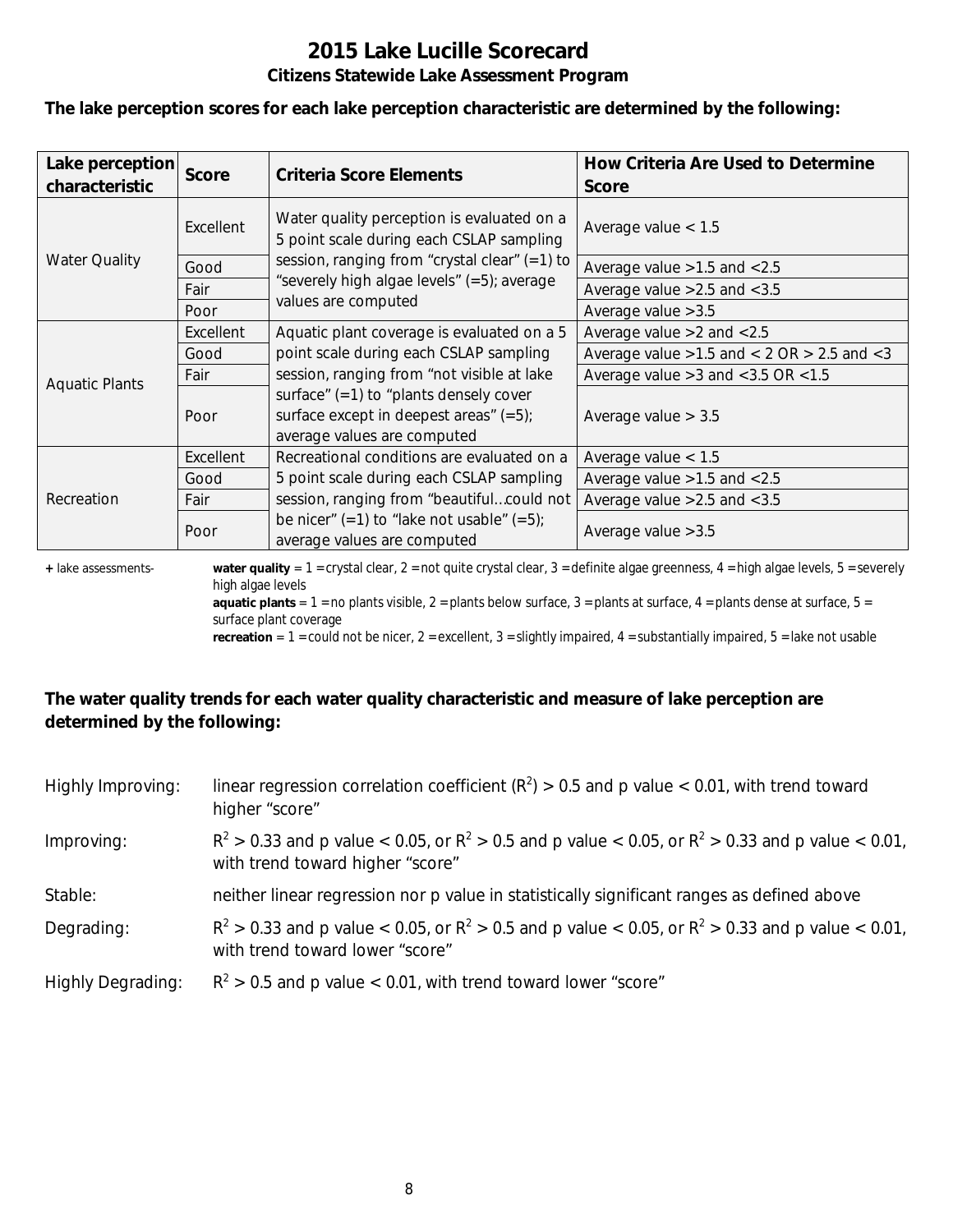## **Lake Uses**

Lake uses are defined as the best uses for a lake (drinking water, swimming, etc.) as determined by several factors. Lake uses are identified using CSLAP water quality, lake perception and biological assessment information to evaluate where a lake fits in the state Water Quality Standards and Classification system (see overview below).

Each lake use is scored based on the following assessment categories, using assessment methodology [\(http://www.dec.ny.gov/chemical/23846.html\)](http://www.dec.ny.gov/chemical/23846.html) established by DEC to evaluate impacts to lake uses:

- **Supported** no evidence of impacts to lake use;
- $\mathcal{L}^{\mathcal{L}}$ **Threatened**- no evidence of impacts to lake use, but some factor threatens this use (for example, changing water quality, conditions that are nearing impact levels, land-use changes, etc.);
- **Stressed** occasional or slight impacts to lake use;  $\mathbf{r}$
- **Impaired** frequent or persistent conditions limit or restrict lake use; and  $\mathbf{r}$
- **Precluded** conditions prevent lake use. This category is uncommon in NYS (and CSLAP) lakes and is not included in the legend for most lake-use scorecard assessments.



*\** All years of CSLAP data collection for the lake except those for which data was not available.

**Overview of the typical water quality classification and their best uses.** For more information visit www.dec.ny.gov/regs/4592.html#15990

| Best use                                                                                                           | Other uses                                                                                    | <b>Water Quality Classification</b> |
|--------------------------------------------------------------------------------------------------------------------|-----------------------------------------------------------------------------------------------|-------------------------------------|
| Bathing, swimming (recreation), fishing, and fish, shellfish and<br>Drinking<br>wildlife reproduction and survival |                                                                                               | Class AA & A                        |
| Bathing                                                                                                            | Swimming (recreation), fishing, and fish, shellfish and wildlife<br>reproduction and survival | Class B                             |
| Swimming                                                                                                           | Same as Class B                                                                               | Class C                             |
| Fishing                                                                                                            | Same as Class B and C                                                                         | Class D                             |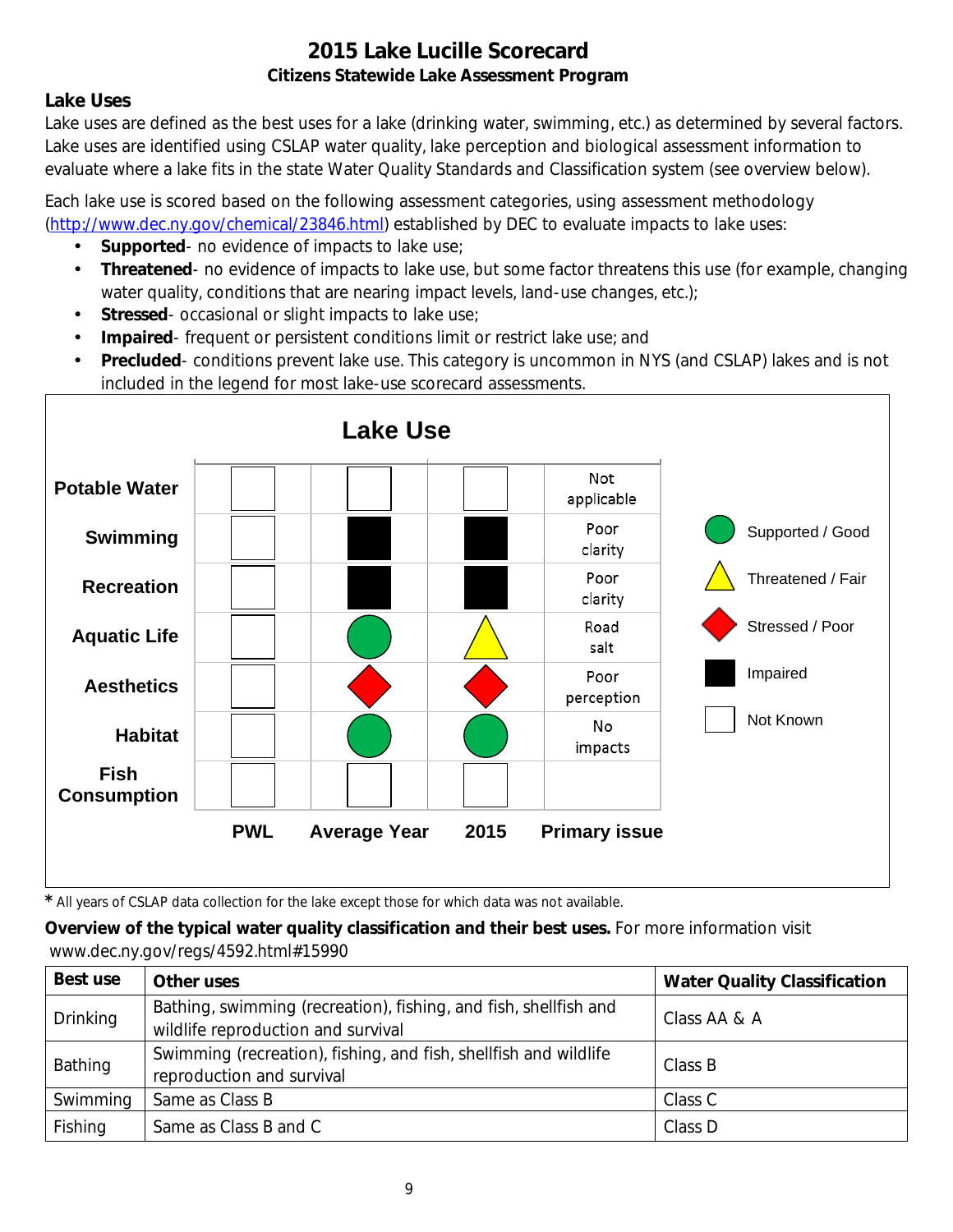#### **The following information is used to determine the condition of lake uses.**

| <b>Lake Use</b>                                                         | <b>Description of characteristic</b>                                                                                                                                                                                                                    | How this relates to CSLAP                                                                                                                                                                                                                                                                      |
|-------------------------------------------------------------------------|---------------------------------------------------------------------------------------------------------------------------------------------------------------------------------------------------------------------------------------------------------|------------------------------------------------------------------------------------------------------------------------------------------------------------------------------------------------------------------------------------------------------------------------------------------------|
| Potable Water                                                           | The lake is used for drinking water. Only Class<br>AA and A lakes have been approved for this use.                                                                                                                                                      | CSLAP data is not intended to assess the condition of<br>potable water. Other state and local monitoring<br>programs better address this use. However, some<br>CSLAP parameters-chlorophyll a, ammonia, arsenic,<br>iron, manganese, algal toxins-indicate potential<br>impacts to potability. |
| Bathing                                                                 | The lake is used for swimming and contact<br>recreation. This use is assessed in some lakes<br>only if they support a public bathing beach,<br>although it is evaluated in all lakes                                                                    | Several CSLAP sampling indicators-water clarity,<br>chlorophyll a, algal toxins, lake perception-can be<br>used to assess swimming conditions.                                                                                                                                                 |
| Recreation<br>(Swimming,<br>Boating, Fishing<br>and non-contact<br>use) | The lake is used for swimming, boating, fishing<br>and non-contact recreation. Even though some<br>lakes are not classified for this use, all CSLAP<br>lakes should support this use, consistent with the<br>federal goal to make all lakes "fishable." | Contact recreation is evaluating using the bathing<br>indicators described above. Non-contact recreation is<br>evaluated using the lake perception data (visual<br>observations) and aquatic plant surveys.                                                                                    |
| Aquatic Life                                                            | The lake is used by aquatic life. This is not an<br>official "use" designated by New York State, but<br>water quality standards and other criteria are<br>adopted to protect aquatic life.                                                              | Aquatic life impacts can be evaluated by a number of<br>CSLAP indicators, including pH, dissolved oxygen, and<br>the presence of invasive species.                                                                                                                                             |
| Aesthetics and<br>Habitat                                               | The lake is used for visual enjoyment or the<br>visual beauty of the lake. This is not an official<br>"use" designated by New York State, but water<br>quality criteria are adopted to protect aesthetics.                                              | Lake aesthetics can be impacted by a number of<br>factors, including algal blooms, nuisance weeds, or<br>simply reports that "the lake looks bad," all of which<br>are evaluated in CSLAP. Lake habitat is evaluated<br>against the presence and management of exotic<br>plants                |
| <b>Fish Consumption</b>                                                 | The lake is used for consumption of fish. All<br>lakes are assumed to support this use unless<br>otherwise indicated.                                                                                                                                   | CSLAP does not collect data or information to<br>evaluate fish consumption. All CSLAP lakes are<br>evaluated against the New York State Department of<br>Health: Health Advice on Eating Fish You Catch<br>(http://www.health.ny.gov/environmental/outdoors/fi<br>sh/health_advisories/).      |

For many CSLAP lakes, some of the lakes designated uses have previously been evaluated; a summary of these assessments can be found on the DEC Priority Waterbody List (PWL) developed for each of the 17 major drainage basins in the state. These can be found at [http://www.dec.ny.gov/chemical/23846.html.](http://www.dec.ny.gov/chemical/23846.html) For some lakes, these are derived from historical assessments of CSLAP or other water quality data, while for others, no PWL assessments are yet available. The "rules" for these assessments are cited in the state Consolidated Assessment and Listing Methodology (CALM) [\(http://www.dec.ny.gov/chemical/23846.html\)](http://www.dec.ny.gov/chemical/23846.html) have changed several times over the last decade, and the CALM document continues to be updated as new assessment tools are evaluated and adopted. The first column of the scorecard reflects the most recent PWL assessment, if available, for each CSLAP waterbody. Non CSLAP data, including "institutional" data (treated water data, bacterial data, consumer confidence report (CCR) summaries, and need for enhanced treatment) may be used for PWL assessments, but are not summarized here.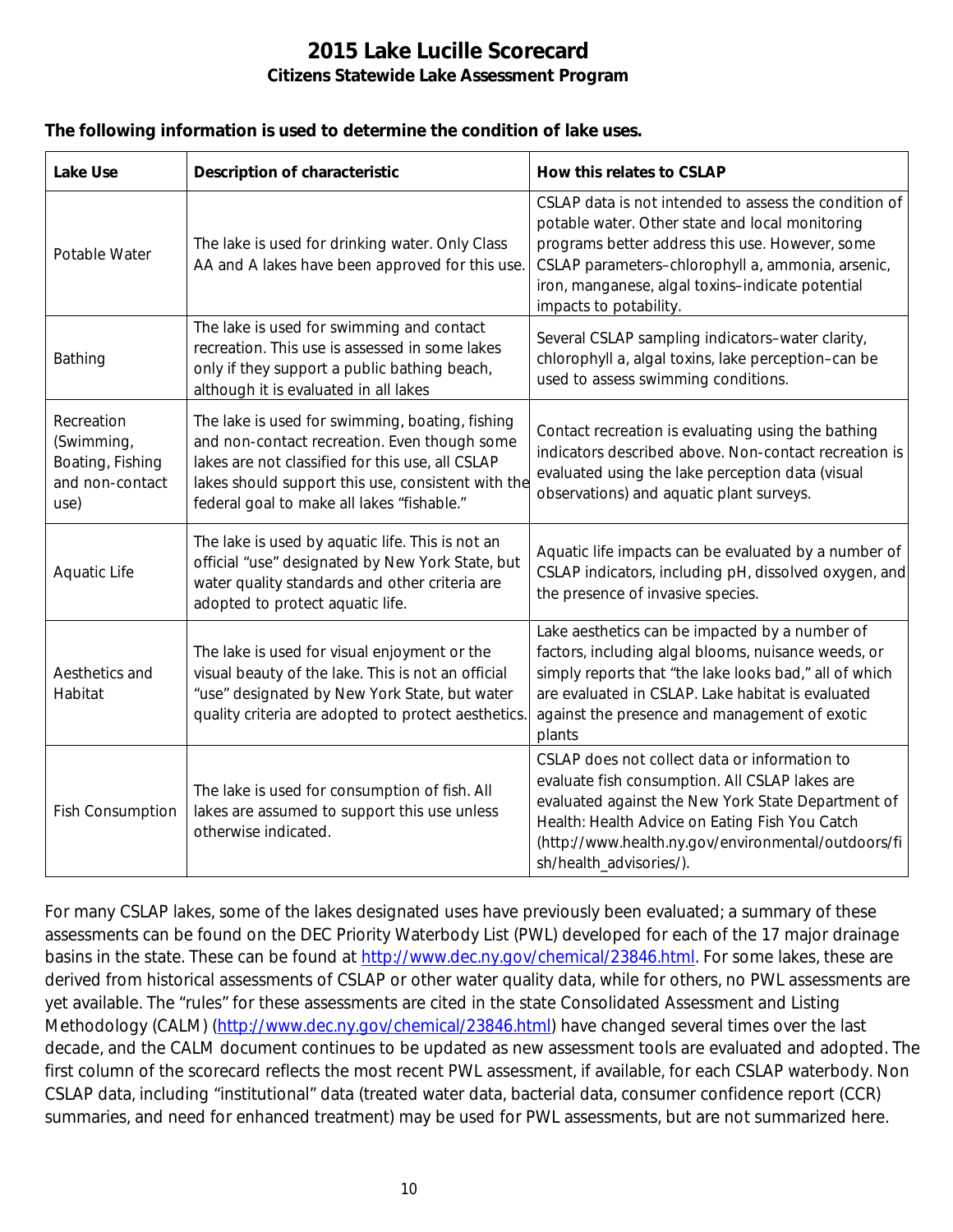| <b>Lake Use</b><br><b>Score</b> |            | <b>Criteria Score Elements</b>                                                    | How Criteria Are Used to Determine                         |
|---------------------------------|------------|-----------------------------------------------------------------------------------|------------------------------------------------------------|
|                                 |            |                                                                                   | <b>Score</b>                                               |
|                                 | Supported  |                                                                                   | No evidence of any criteria violations (see below)         |
|                                 | Threatened | Surface water chlorophyll a and HABs                                              | Avg hypolimnetic $NH_4 > 1$ , Fe $> 0.5$ , As $> 0.3$ , or |
|                                 |            | data, and deepwater metals data are                                               | Mn >1; avg open water MC-LR > $0.5$                        |
|                                 |            | used to evaluate potable water use.                                               | >10d consec. open MC-LR>0.3 or BGA>30; Avg                 |
| Potable Water                   | Stressed   |                                                                                   | hypolimnetic $NH_4 > 2$ , Fe $> 1$ or Mn $>1$ ; avg        |
|                                 |            | Waterbodies not classified as potable                                             | open water MC-LR $> 1$ ,                                   |
|                                 |            | water supplies cited as "not known"                                               | Avg chl.a > 4 (Class AA)-6 (Class A) ug/l, hypo.           |
|                                 | Impaired   | (with impacts cited as "not applicable"                                           | arsenic > 10 ug/l, violation of MCLs, municipal            |
|                                 |            |                                                                                   | shut-down, or excessive water treatment needed             |
|                                 | Not known  |                                                                                   | No chlorophyll or deepwater nutrient data                  |
|                                 | Supported  |                                                                                   | No evidence of any criteria violations (see below)         |
|                                 | Threatened | Surface water chl a, water clarity, and                                           | Statistically significant WQ degr.; infrequent or          |
|                                 |            | HABs data used to evaluate bathing use.                                           | single small site MC-LR>20 or shore BG >25-30              |
|                                 |            |                                                                                   | >10% water clarity readings < 1.2m; or single              |
|                                 | Stressed   | Bathing assessments included here                                                 | shoreline bloom MC-LR > 20; or open BG Chl >               |
| Bathing                         |            | reference bathing criteria cited in the                                           | 30; recreation = "impaired" w/beach present                |
|                                 |            | PWL; "public bathing" is evaluated with                                           | Open MC-LR > 20 ug/l or avg Secchi < 1.2m; or              |
|                                 | Impaired   | bacteria and DOH beach data and is                                                | multiple site and persistent shore MC-LR $>$ 20 or         |
|                                 |            | reflected in the assessment information                                           | shore BG Chl > $25-30$ ; beach closure > 4 wks or          |
|                                 |            | here (if available) but not quantified                                            | control needed                                             |
|                                 | Not known  |                                                                                   | No chlorophyll, clarity, HAB or perception data            |
|                                 | Supported  | Surface water chl a, water clarity, and                                           | No evidence of any criteria violations (see below)         |
|                                 |            | HABs data used to evaluate bathing use.                                           | Same as bathing or avg TP > 20 ug/l; >25%                  |
|                                 | Threatened |                                                                                   | slightly impaired frequency recreation AND >               |
|                                 |            | Bathing assessments included here                                                 | 10% poor clarity triggering slight impairment              |
| Recreation                      | Stressed   | reference bathing criteria cited in the                                           | Same as bathing or >10% Chl.a samples > 10                 |
|                                 |            | PWL; "public bathing" is evaluated with                                           | uq/l                                                       |
|                                 | Impaired   | bacteria and DOH beach data and is                                                | Same as bathing or Avg chl.a > 10 ug/l                     |
|                                 | Not known  | reflected in the assessment information<br>here (if available) but not quantified | No chlorophyll, clarity, HAB or perception data            |
|                                 | Supported  |                                                                                   | No evidence of any criteria violations (see below)         |
|                                 |            |                                                                                   | Inferred/measured DO < 1; 10% pH < $6.5$ or                |
|                                 | Threatened |                                                                                   | >8.5                                                       |
|                                 | Stressed   | pH, (inferred) dissolved oxygen, and the                                          | Avg DO < $6.5$ or > $8.5$ ; inferred/measured DO <         |
| <b>Aquatic Life</b>             |            | presence of AIS species are used to                                               | 1 for Class T/TS                                           |
|                                 |            | evaluate aquatic life                                                             | Avg pH < 6 or >9; Avg DO < 6.5 or > 8.5                    |
|                                 | Impaired   |                                                                                   | w/documented fish impacts; inferred/measured               |
|                                 |            |                                                                                   | DO <1 w/documented fish impacts                            |
|                                 | Not known  |                                                                                   | No pH, DO, or AIS information available                    |

## **The lake use scores for each lake use characteristic are determined by the following:**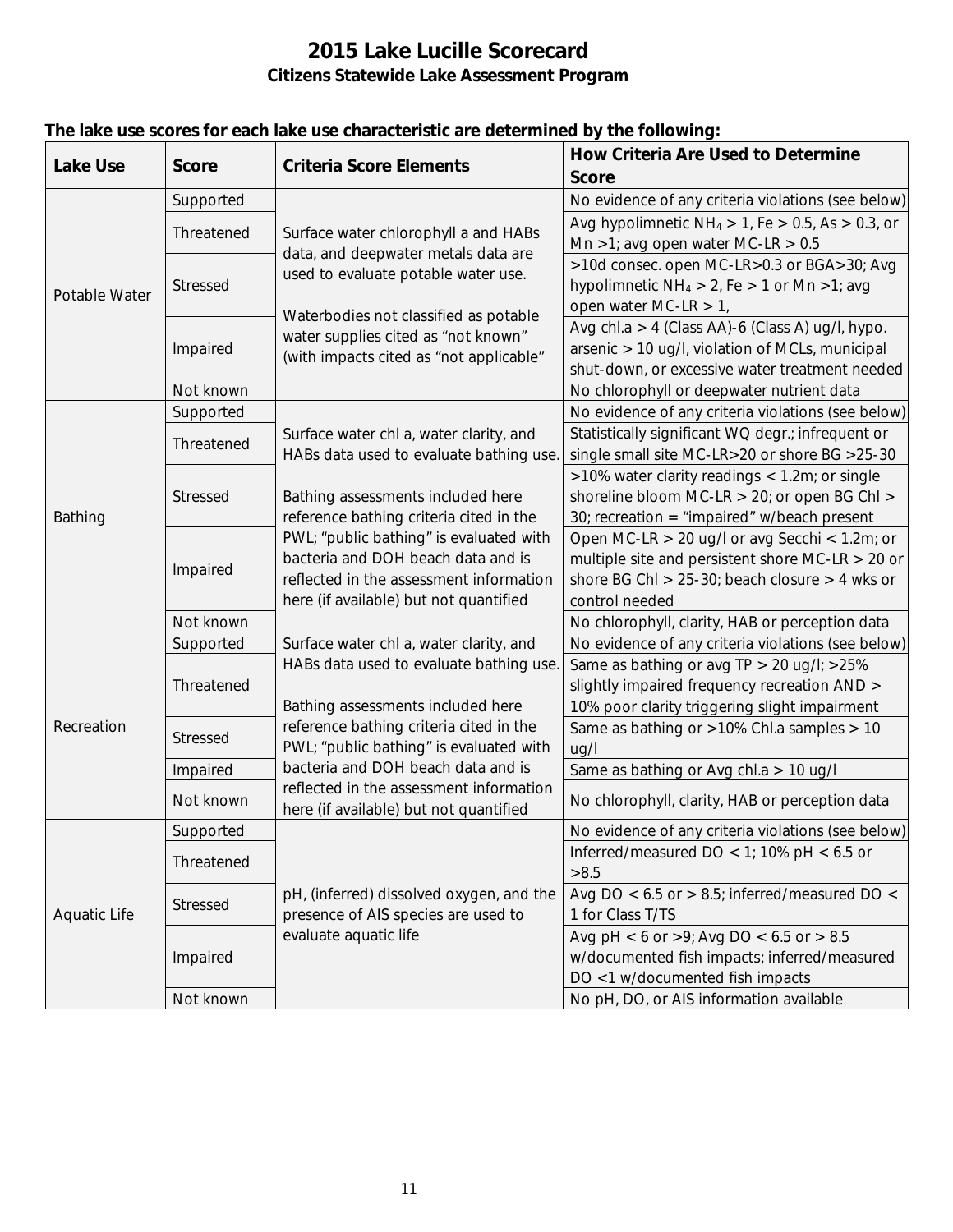| <b>Lake Use</b>         | <b>Score</b>    | <b>Criteria Score Elements</b>                                                                                                                                                                                                                                            | <b>How Criteria Are Used to Determine</b><br><b>Score</b>                                                                                                                                                                                                                                                                  |
|-------------------------|-----------------|---------------------------------------------------------------------------------------------------------------------------------------------------------------------------------------------------------------------------------------------------------------------------|----------------------------------------------------------------------------------------------------------------------------------------------------------------------------------------------------------------------------------------------------------------------------------------------------------------------------|
| Aesthetics /<br>Habitat | Good            | Aesthetics are evaluated through<br>perception surveys and the presence of<br>HABs and native species, while habitat is<br>evaluated against AIS species. These<br>categories are not recognized by EPA as<br>designated uses, so they are evaluated<br>as a "condition". | No evidence of any criteria violations (see below)                                                                                                                                                                                                                                                                         |
|                         | Fair            |                                                                                                                                                                                                                                                                           | Occasional aquatic plant treatment required for<br>invasive (habitat) or native (aesthetics) plants;<br>Aesthetics: "slightly impaired" due to algae or<br>weeds >25%; "definite algae greenness" >25%;<br>1x open water or shoreline bloom notification;<br>>25% surface weeds; >10% TP samples > 20<br>ug/l              |
|                         | Poor            |                                                                                                                                                                                                                                                                           | Routine aquatic plant treatment required for<br>invasive (habitat) or native (aesthetics) plants;<br>Aesthetics: "slightly impaired" due to algae or<br>weeds >50%; "definite algae greenness" >50%;<br>> 1x open water or large or widespread<br>shoreline bloom notification; > 50% surface<br>weeds; avg $TP > 20$ ug/l |
|                         | Not known       |                                                                                                                                                                                                                                                                           | No perception, HAB or AIS information                                                                                                                                                                                                                                                                                      |
| Fish<br>Consumption     | Supported       | Fish consumption is not evaluated<br>through CSLAP- PWL listings are based<br>on whether a waterbody is cited on the<br>DOH Health Advice for Consumption of                                                                                                              | No evidence of any criteria violations (see below)                                                                                                                                                                                                                                                                         |
|                         | Threatened      |                                                                                                                                                                                                                                                                           | High toxins in any HAB sample or persistent BGA<br>blooms                                                                                                                                                                                                                                                                  |
|                         | <b>Stressed</b> |                                                                                                                                                                                                                                                                           | Fish tissue data indicates measurable level of<br>contaminants but no listing on DOH Health<br>Advice on Eating Sports Fish and Game                                                                                                                                                                                       |
|                         | Impaired        |                                                                                                                                                                                                                                                                           | Waterbody cited on DOH Health Advice on<br>Eating Sports Fish and Game                                                                                                                                                                                                                                                     |
|                         | Not known       |                                                                                                                                                                                                                                                                           | No fish tissue data; potential impacts not cited                                                                                                                                                                                                                                                                           |

+ proposed NNC (numeric nutrient criteria): for potable water: Class AA lakes: chlorophyll a = 4 ug/l; for Class A lakes = 6 ug/l;

#### proposed NNC (numeric nutrient criteria) for swimming: chlorophyll a = 10 ug/l (all classes); water clarity = 1.2 meters (= 4 feet), TP = 20 ug/l

#### **Summary**

The information displayed in the scorecard is intended to give a quick and comprehensive overview of the results from CSLAP assessments and lake data collected by DEC, academics and private consultants.

CSLAP scorecards summarize information related to water quality, lake perception, biological condition and lake uses. The data and other information collected through CSLAP, or other sources, contribute to the evaluation of lake uses.

This information is the basis for the water quality assessments conducted as part of DEC's waterbody inventory. More comprehensive summaries of CSLAP data are included in individual lake reports and regional and statewide CSLAP data summaries. To fully understand CSLAP lakes, those interested should review the information found in scorecards, individual lake summaries, and regional and statewide CSLAP reports.